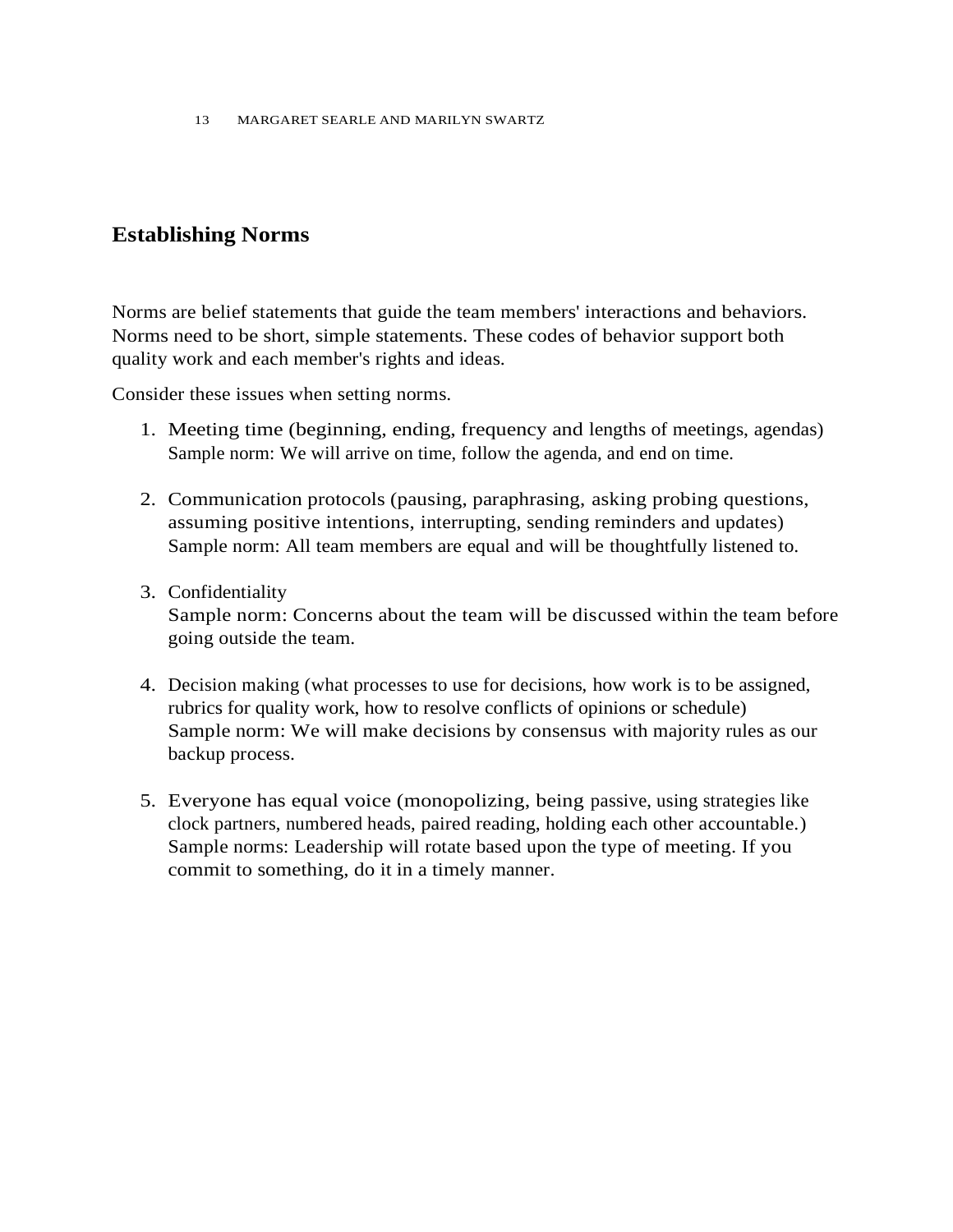14 Teacher Teamwork

Teams without norms leave themselves open to potential relationship problems and misunderstandings. Here is one way to establish norms:

**Activity:** Rules to Live By.

**Purpose:** Establish norms that will increase productivity and facilitate team goals

**Time:** 1 hour

**Materials:** Sticky note, chart paper, markers

**Processing Tools:** Brainstorm and affinity diagram

#### **Procedure:**

1. Make certain all members are present for this exercise.

2. Without talking, brainstorm five or six ideal behaviors for an effective team. Put each idea on a separate sticky note.

3. The coordinator collects all sticky notes and clusters like ideas, providing as much anonymity as possible. Each set of ideas is read aloud, discussed, and moved to a different cluster if needed.

4. The team then creates a norm statement for each cluster.

5. Ask each member to identify any norm they cannot commit to. Openly discuss what changes can be made to a norm that does not have universal support.

6. Record agreed-upon norms on a poster.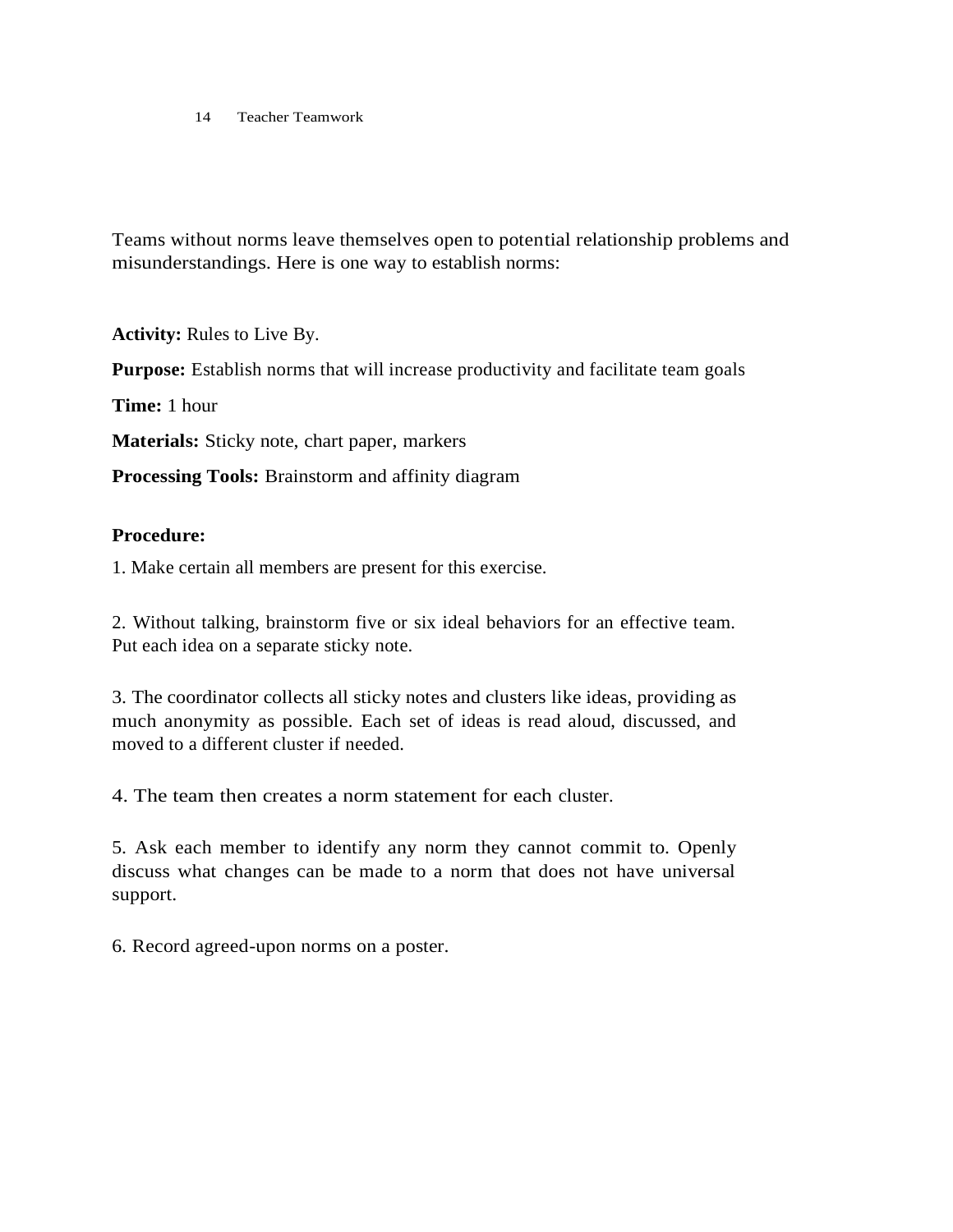15 MARGARET SEARLE AND MARILYN SWARTZ

Norms are reviewed at the beginning of every meeting by the coordinator and quickly evaluated at the end of the meeting by the summarizer. Norms can be expanded or revised as necessary. Norms should always be revisited when a new member joins the team.

High performing teams not only follow norms but also agree to confront behaviors that violate them. Many teams we interviewed identified low trust as the primary reason for people avoiding addressing violations. This eventually throws teams into dysfunction and malcontent.

Once you have this framework the team will spend more time on work and less time on resolving interpersonal problems. Now it's time to put protocols for productive meetings in place.

## **Establishing Meeting Protocols**

**Getting Started.** A team of teachers from California said that they raised their meeting productivity by using a simple activity called "Jeers and Cheers:" They started each meeting by focusing on feelings, views, and opinions of members. This short but powerful strategy generated a friendly atmosphere where people-built relationships through quick personal discussions. Here is their strategy.

**Activity:** Jeers and Cheers

**Purpose:** Build rapport and create positive energy

**Time:** 3 minutes for both parts of the activity

**Materials:** None

**Processing Tools:** None: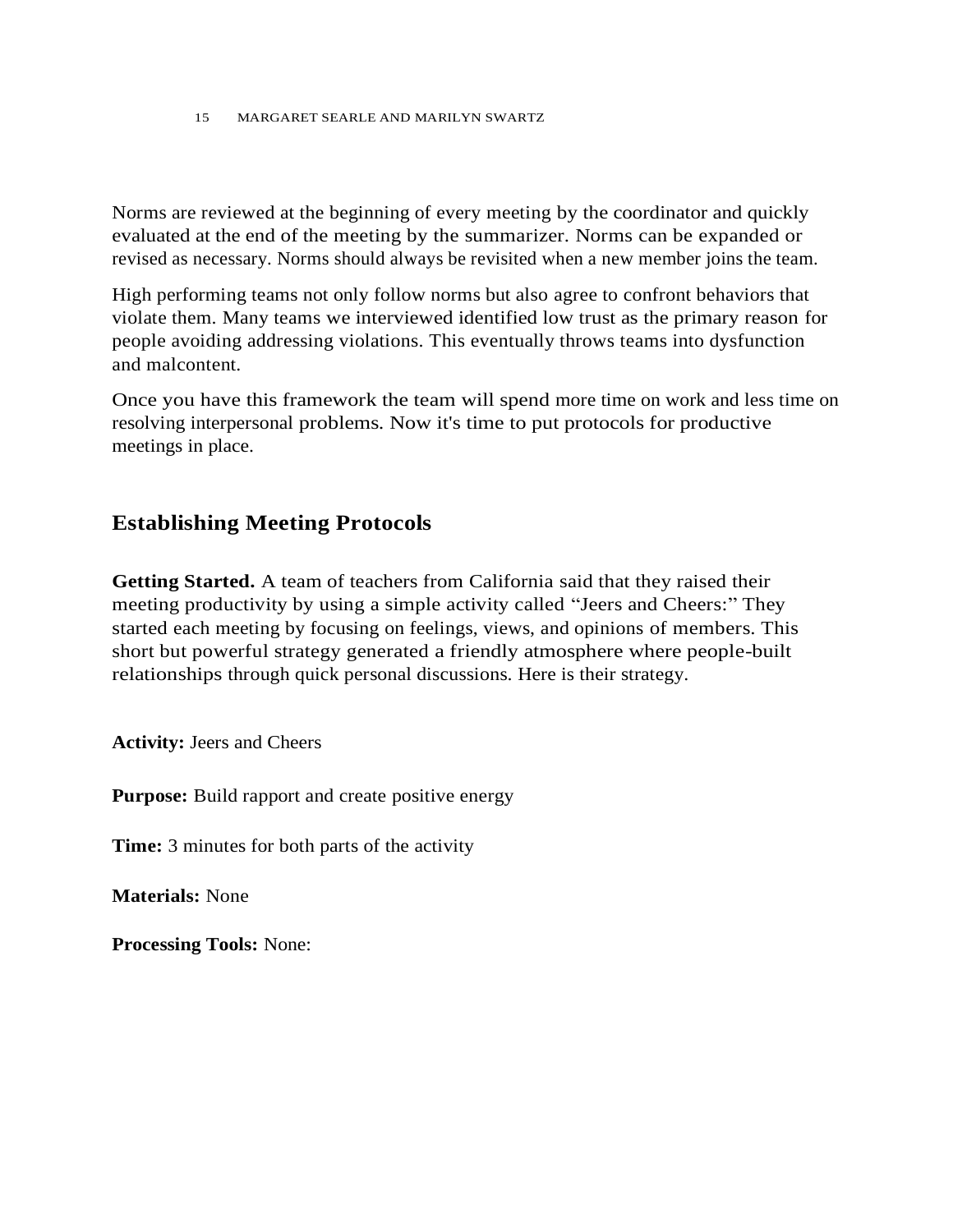16 Teacher Teamwork

### **Procedure:**

- 1. The first minute of every meeting is about "moans and groans:" Anything you feel like complaining about is fair game as long as it is not an attack on any person. Complain about the workload, how the students are behaving, or that you didn't get your bathroom break. This is all fair game. Confessing the sins of bosses and others is not. Once you've stated your issue you have to let it go and get to the real work of the team. The entire team has to fit all complaints into the same 60 seconds either by talking to a partner or using round robin for the group. Team members always have the option to pass.
- 2. During the next two minutes, members share something about themselves (feelings, values, accomplishments, and interests) without any fear of judgment. Someone poses a sentence starter like, "Tell us something you accomplished this week that you are proud of" or "Tell your partner one thing we could do to improve our team meetings." This can be a round-robin discussion where everyone makes a one-sentence statement for the entire team to hear, or partners can exchange information. This strategy works best when people know the question or prompt ahead of time.

Every problem you tackle and every decision you make either builds or detracts from team trust and relationships. Steven Covey says relationships between people are like "emotional bank accounts" where we constantly make deposits and withdrawals (1989). Covey describes clear expectations, small kindnesses, listening, and following through on commitments as actions that "make deposits" in emotional accounts. Conversely, things like disrespect, interrupting, ignoring, and letting people down become "withdrawals." To make a team function well we have to intentionally make daily deposits in each other's emotional accounts and remember to apologize when we make withdrawals. This is the stuff of great families, friendships, and high-performing teams.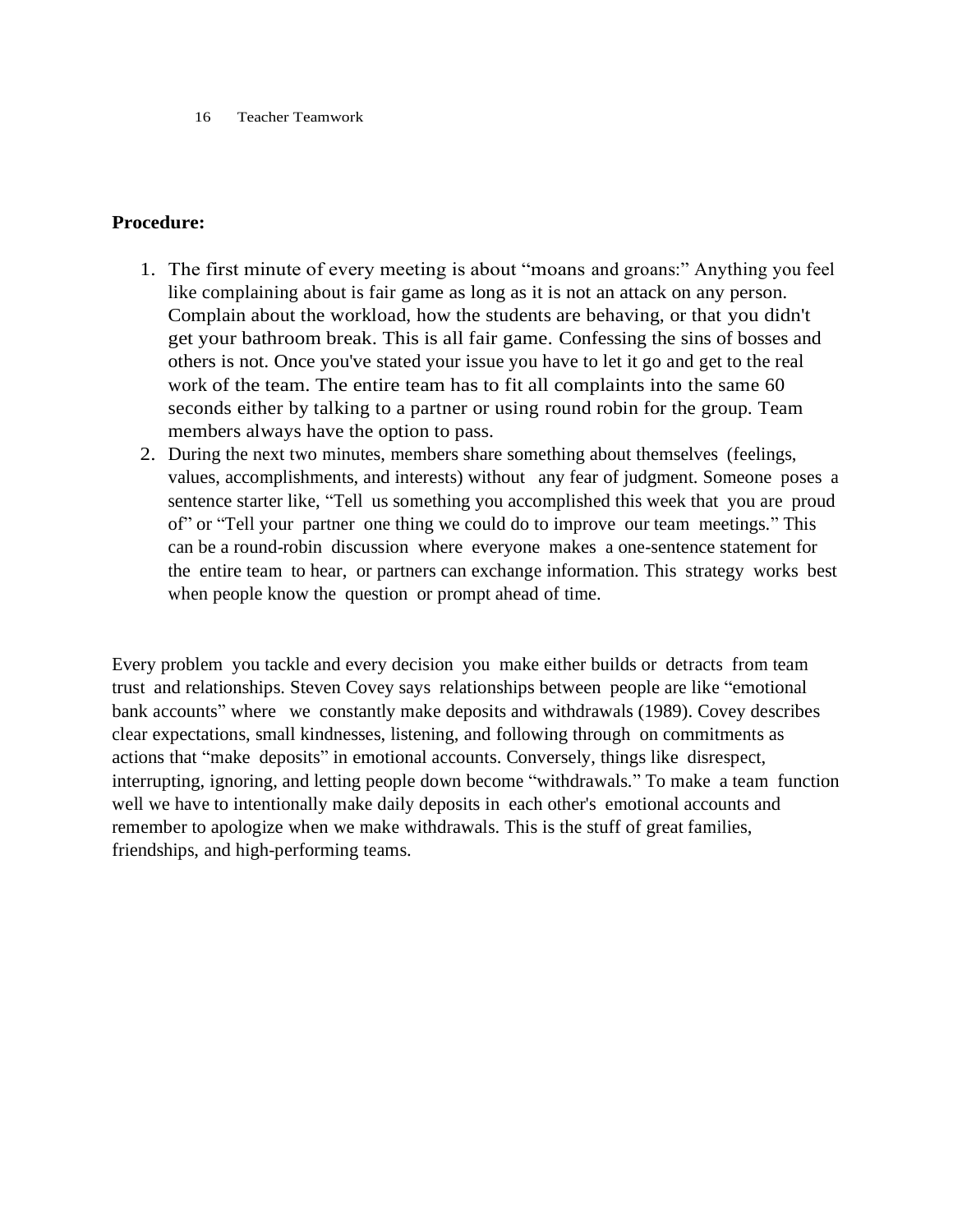**Timelines.** Agreeing that all team members will complete assignments on time is an important norm to set. Delaying the team's work by not following through on commitment in a timely fashion is one of the "time killing" issues, according to many groups we interviewed. Ken Blanchard's research of 2,044 team leaders found that 44 per- cent cited "individuals who do not complete assignments" as one of the most frustrating things about being part of a team (2006).

Teams must keep in mind that members have other commitments running alongside of their team project work that has to be factored into timelines. If your group has little experience estimating the type oflarge project you are about to work on, consider using a tool called PERT (Project Evaluation and Review Technique), often applied in business settings (Gingrich, 2014).

Simply stated, this formula uses three estimates: the most likely amount of time required  $(Tm)$ , the most optimistic amount of time (To) and the most pessimistic amount of time required (Tp). To come up with the estimates for your task or project simply add:  $4Tm + To + Tp$  and divide this by 6. You now have a reasonable estimate for the amount of time this work will take.

Try applying this formula to one of the projects your team is tackling. Did you find this tool helpful?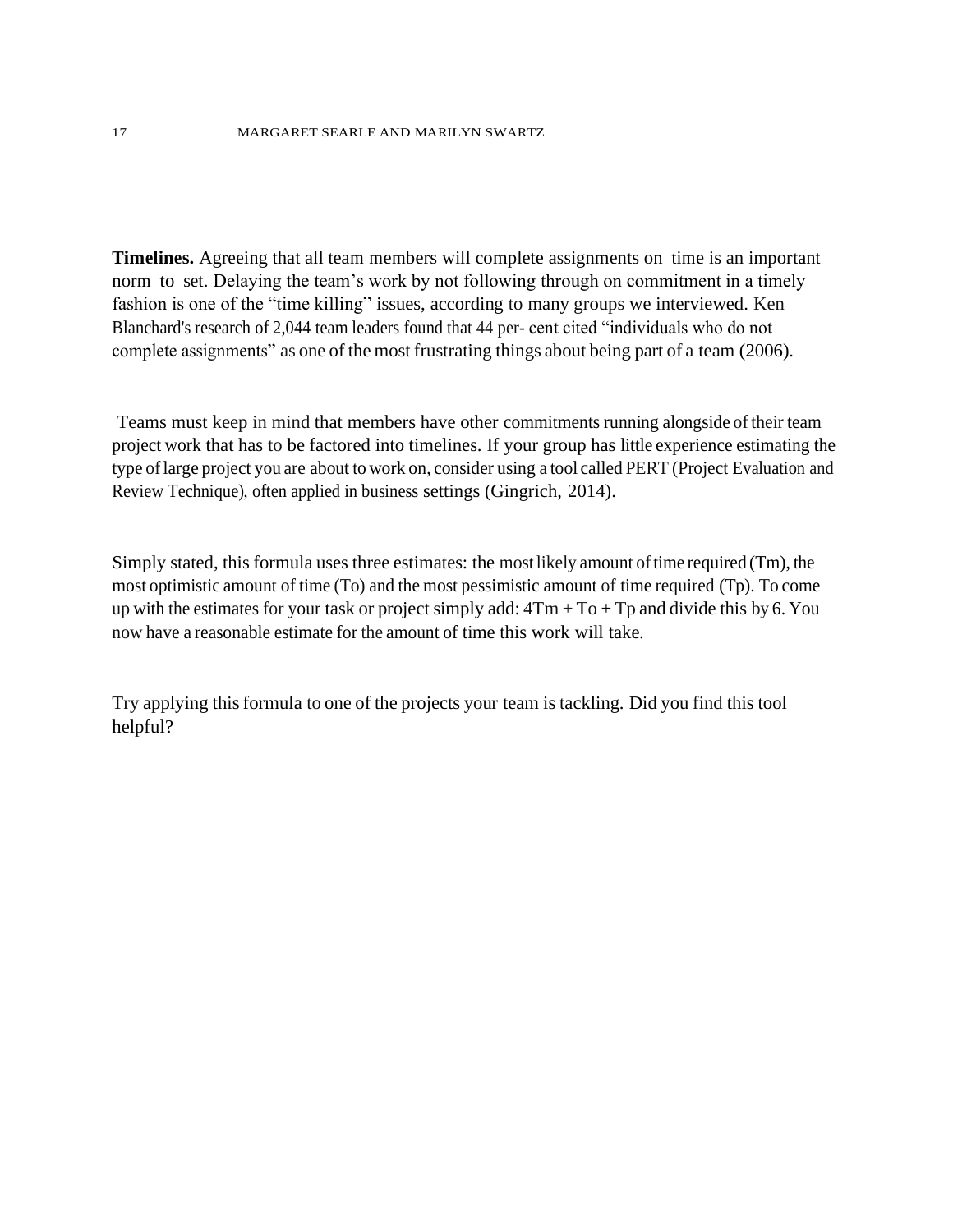#### 18 Teacher Teamwork

**Timed Agendas**. When Margaret served on a state administrator'sboard, themeetings went on for hours, often because of time spent rehashing the same issues and arguments. Finally, the director came upwith a technique that cut the meeting time in half. The major change wassimply dividing the main agenda into two main parts: "items for discussion" and "itemsfor action." Here are the guidelines:

Things listed under "Items for discussion" are never decided upon during that meeting. The group only explores pros, cons, and possibilities. These discussion items are then placed in the "items for action" for the following meeting.

"Items for action" are briefly reviewed by summarizing the pros and cons from the prior meeting. No rehashing of old points is allowed. Only new issues about this item are entertained for discussion. This moves decision making along because people have ample time between meetings to do extra research, talk, and think about the issues before making their commitment. This procedure makes timed agendas easier to manage.

Timed agendas work efficiently because each agenda item has a maximum time assigned to it. Because the time-keeper insists that the group move the discussion to the next item when time is up, people stop admiring problems and get to the business of solving them. Expect that deciding how many minutes to assign each item will be difficult at first, but once the procedure is used for several meetings the payoff will more than offset the initial frustrations.